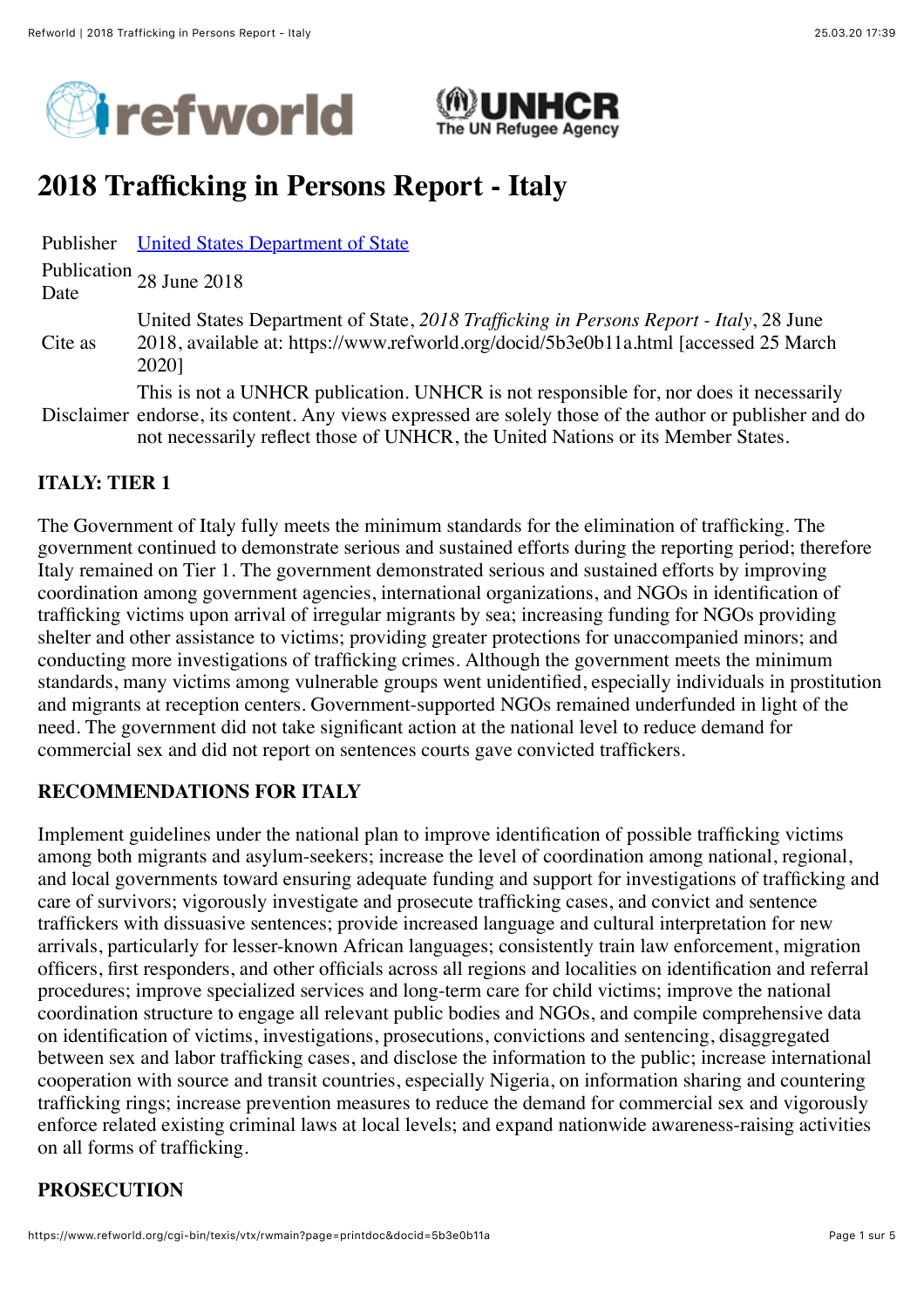The government increased law enforcement efforts. The 2003 Measures Against Trafficking in Persons law criminalized sex and labor trafficking and prescribed penalties of eight to 20 years imprisonment, which were sufficiently stringent and, with respect to sex trafficking, commensurate with penalties prescribed for other serious offenses, such as rape. The government did not disaggregate law enforcement statistics involving labor trafficking crimes. Authorities investigated 482 persons for trafficking in 2017, compared with 290 in 2016. Police arrested 133 suspected traffickers in 2017, compared to 58 in 2016. The government indicted 73 defendants under the trafficking law in 2017, compared with none in 2016 and 17 in 2015. Trial courts and appellate courts convicted 28 traffickers under the trafficking law in 2017, compared to 31 in 2016 and 12 in 2015. In 2017, the government also investigated 412 persons under the penal code section for slavery, related to but outside of the definition of the trafficking law, with 108 convictions, compared to 43 convictions in 2016.

The government did not report data on sentences imposed under the trafficking law in 2017 or in years prior, and stated only that convicted traffickers generally received prison sentences ranging from seven to eight years (compared to six to nine years in 2016). For example, in November a Palermo judge sentenced two Nigerian traffickers to prison for eight and seven years, respectively, and required  $\in 20,000$  (\$24,010) in restitution to their victim. In July, a court in Lecce sentenced nine foreigners and two Italians to prison terms of 11 years each for labor trafficking. In July, a Rome court upheld the 12-year prison sentence of a Romanian for sex trafficking of two minors. Investigators prioritized trafficking syndicates, reflected by the arrest in November of 23 Nigerians in Palermo belonging to the trafficking syndicate Black Axe, the arrest of a network of 28 agricultural labor traffickers during the year prior to November 2017, and the arrest in February by financial police of a gang of seven labor traffickers in Calabria. Some source countries stated collaboration with Italian authorities on investigations was insufficient. Prosecutors cited positive results from increased cooperation with the Libyan Government of National Accord (GNA), as evidenced by the GNA-issued arrest warrants for 200 suspected traffickers in Libya that stemmed from the joint investigation. There were no investigations or prosecutions of government employees complicit in trafficking offenses.

The variety and number of trainings on trafficking offered to law enforcement and prosecutors increased. The government sponsored several interagency training exercises and simulations on anti-trafficking methods, including a September training with NGO participation. Prosecutors initiated an exchange with 22 African countries to bring prosecutors to work alongside Italian prosecutors for six months of training, enhancing cooperation between Italy and source countries. The training curriculum for law enforcement agencies included victim identification and investigation of trafficking crimes.

## **PROTECTION**

The government increased protection efforts. The Department of Equal Opportunity (DEO) coordinated protection efforts and reported government-supported NGOs assisted 1,354 potential victims in 2017, a significant increase from 851 victims assisted in 2016; however, this figure did not differentiate between victims of trafficking and other forms of exploitation, and thus the actual increase in trafficking victim identification is unclear. Of the total, 176 were victims of labor exploitation and 24 of forced begging. Fifteen percent were men and one percent was transgender. Approximately 71 percent were from Nigeria, and an international organization estimated up to 75 percent of the Nigerian women and unaccompanied children who arrived in 2017 were trafficking victims. Children represented nearly 11 percent of all victims receiving assistance, many being boys forced to beg or commit robbery. The Ministry of Interior formed a working group focused on support for unaccompanied minors at risk of trafficking, and a new law strengthening their protection went into effect. NGOs reported many unaccompanied Nigerian minor victims were 15 to 17 years old, but at the direction of their traffickers routinely declared themselves as 18 or more years old to age-qualify for an asylum application, and then transfer to an adult reception center, giving greater freedom to leave the center unnoticed with their trafficker. NGOs, however, confirmed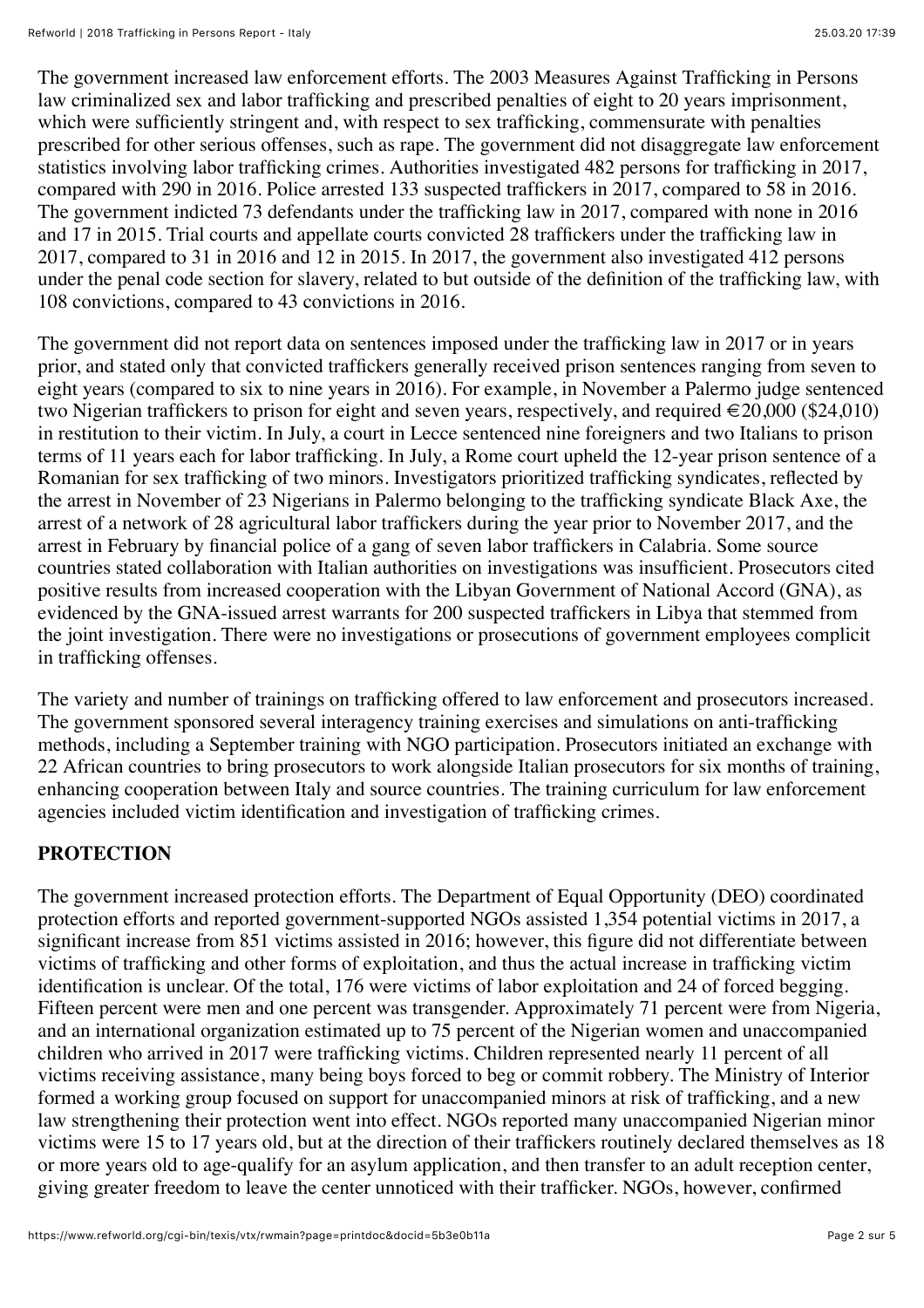increased scrutiny by authorities of these age-claims, and authorities sent victims into child protection if unable to confirm adult age-status. NGOs estimated more than 6,000 minors in Italy were victims of sex trafficking in 2017.

The government relied predominantly on NGOs and international organizations to provide shelter and services to victims, which reported overall improvement in coordination with immigration officials at both the arrival points and the longer-term reception centers. The government followed standard UNHCR procedures to screen for trafficking victims among asylum-seekers. However, NGOs charged with meeting migrants on arrival continued to stress the need for longer time periods for interviewing and screening of migrants at the 'hot spot' arrival ports in order to accurately determine victim status, although hot spots can also be overcrowded, with little privacy, and not conducive to a stay beyond one or two days. NGOs noted the level of government funding remained insufficient given the significant increase in trafficking victims over current and past years, and also cited the need for a more formal referral mechanism. NGOs and officials alike stressed a critical need for more interpreters of lesser-known African dialects to be available during the initial screening of migrants. One NGO estimated existing reception centers could only adequately accommodate 25 percent of migrant needs. Centers were illequipped to address the unique needs of trafficking victims and lacked adequate security against traffickers seeking to recruit victims. The government allotted  $\in$  22.5 million (\$27 million) exclusively to trafficking victim assistance programs implemented by NGOs in 2017, a significant increase from  $\in$  14.5 million (\$17.4 million) in 2016 and  $\in$ 8 million (\$9.6 million) in 2015. Local governments provided additional funds to victim assistance programs, although figures were not available. Government-funded NGOs provided separate facilities for men and unaccompanied children. NGOs commented quality standards for assistance programs were inconsistent, with continued disparity in programming levels between different regions of Italy. However, the government made progress in addressing this disparity through funding 18 assistance programs more equitably spread across all regions of Italy.

Foreign victims were granted assistance for up to six months and were eligible for temporary residency and a work permit. Adult victims could extend their temporary residence permit if employed or enrolled in a job training program. The government granted 418 residence permits to victims in 2017, compared to 340 permits in 2016. Child victims automatically received a residence permit until age 18 and accommodations in a general children's center or a designated center for trafficking victims who were also asylum-seekers. Children received counseling and enrolled in local public schools with the support of mentors. However, by the end of 2017, an estimated 32 percent of unaccompanied children had left the centers, which increased their vulnerability to trafficking. Victims were not required to cooperate with law enforcement to obtain a residence permit, although some NGOs and international organizations reported authorities sometimes gave preference to those who cooperated.

An NGO noted significant improvements in interagency cooperation in the past year, citing lessons learned over several years of responding together to the migrant crisis, particularly in coordinated screening of asylum applicants for trafficking. They cited continued challenges in adapting to changing trafficking dynamics and methods, and the related need for improved coordination among ground-level local NGOs, international organizations, and the national government. NGOs also noted victim assistance from the EU was insufficient in light of the large numbers of continued arrivals by sea. NGOs, prosecutors, and local officials praised the contribution of trained cultural mediators hired by the government or provided by government-funded NGOs, for their skill in communicating with migrants and victims.

#### **PREVENTION**

The government maintained prevention efforts. In October, the government launched an interagency working group to coordinate continued implementation of the 2016-2017 national action plan. The DEO,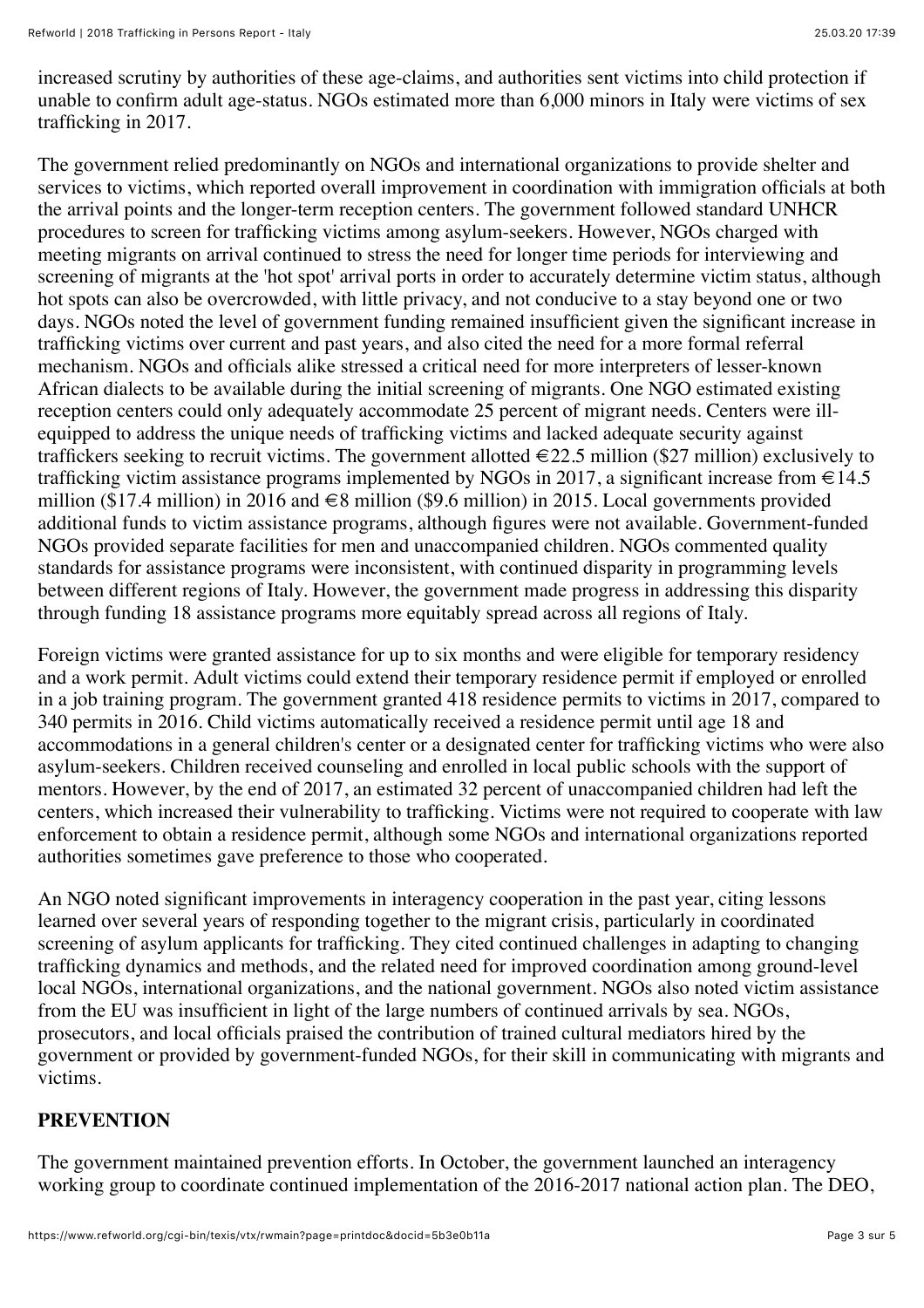as coordinator of the interagency steering committee on trafficking, oversaw protection and prevention programs. Labor officials inspected 160,347 sites, compared to 94,025 sites in 2016, including 7,265 agricultural companies, and identified more than 48,000 unregistered workers, compared to 30,000 workers in 2016. The government did not report the extent to which it screened or identified potential trafficking cases in the inspections. The government launched a nationwide public awareness antitrafficking campaign, including a video broadcast on national television publicizing the trafficking hotline. Local authorities and NGOs continued to distribute brochures, posters, bumper stickers, and media advertisements providing information on victim assistance. The DEO's hotline for victims of trafficking received more than 4,033 calls for information, compared to 2,900 in 2016, of which 487 were potential trafficking cases. Some municipalities supported education campaigns led by NGOs and implemented fines on individuals in prostitution and purchasers of commercial sex for violating rules on street prostitution, although it was unclear to what extent the police screened for trafficking. There was no coordinated national government effort to reduce the demand for commercial sex. Italian diplomats received anti-trafficking training, as did troops prior to deployment with international peacekeeping missions. The government did not address the demand for global child sex tourism or prosecute Italian citizens who participated abroad.

Internationally, Italy implemented an agreement for joint operations and training with the Libyan Coast Guard through Operation Sophia aimed at reducing the flow of irregular migrants crossing the central Mediterranean. The Italian government provided patrol vessels and training for the Libyan coast guard to more effectively interdict smugglers and traffickers and rescue migrant vessels. However, some European and international NGOs criticized this coordinated effort of turning migrant boats back to Libya and stopping other migrants from attempting the crossing to Italy, citing poor security and human rights conditions inside Libya and an increased risk of trafficking for migrants forced to remain in Libya. Italy and the Libyan GNA also maintained agreements on judicial cooperation and extraditions. Italian police began a two-year training program in March 2018 for 360 law enforcement officials from 22 African countries on immigration and border control, based in Egypt, including training on combating trafficking. The government implemented a communication program across the Horn of Africa and West Africa to inform potential migrants of the risks of trafficking.

#### **TRAFFICKING PROFILE**

As reported over the past five years, Italy is a destination, transit, and source country for women, children, and men subjected to sex trafficking and forced labor. Victims originate primarily from Nigeria and other African countries, China, and Eastern Europe, and include ethnic Roma. Nigerians represented 36 percent of the victims who received residency permits in 2017, primarily women and girls subjected to sex trafficking through debt bondage and many coerced under threat of voodoo rituals. Men are victims of forced labor in agriculture in southern Italy and in construction, house cleaning, hotels, and restaurants in the north. Chinese victims work in textile factories in Milan, Prato, Rome, and Naples. Nigerian gangs have expanded and reportedly receive protection from Italian crime networks. Chinese criminal elements also forced victims to work in apartments and in massage parlors.

The dramatic flow of African migrants and asylum-seekers across the Mediterranean continued, albeit at a lower rate. Italy received 119,310 irregular arrivals by sea in 2017, compared to the 181,436 arrivals in 2016 and 154,000 arrivals in 2015, nearly all coming via Libya. Most migrants rely on smugglers in their country of origin and many become subject to trafficking en route to Italy or upon arrival. Unaccompanied children are at high risk, including boys forced to work in shops, bars, restaurants, bakeries, or in forced begging. According to UNHCR, 15,731 persons arriving in 2017 were unaccompanied children, compared to 25,846 arriving in 2016, mostly boys, the majority from Africa. Asylum-seekers are allowed to work two months after their applications are submitted, although many migrants later seek illegal employment in informal sectors, increasing their vulnerability to trafficking.